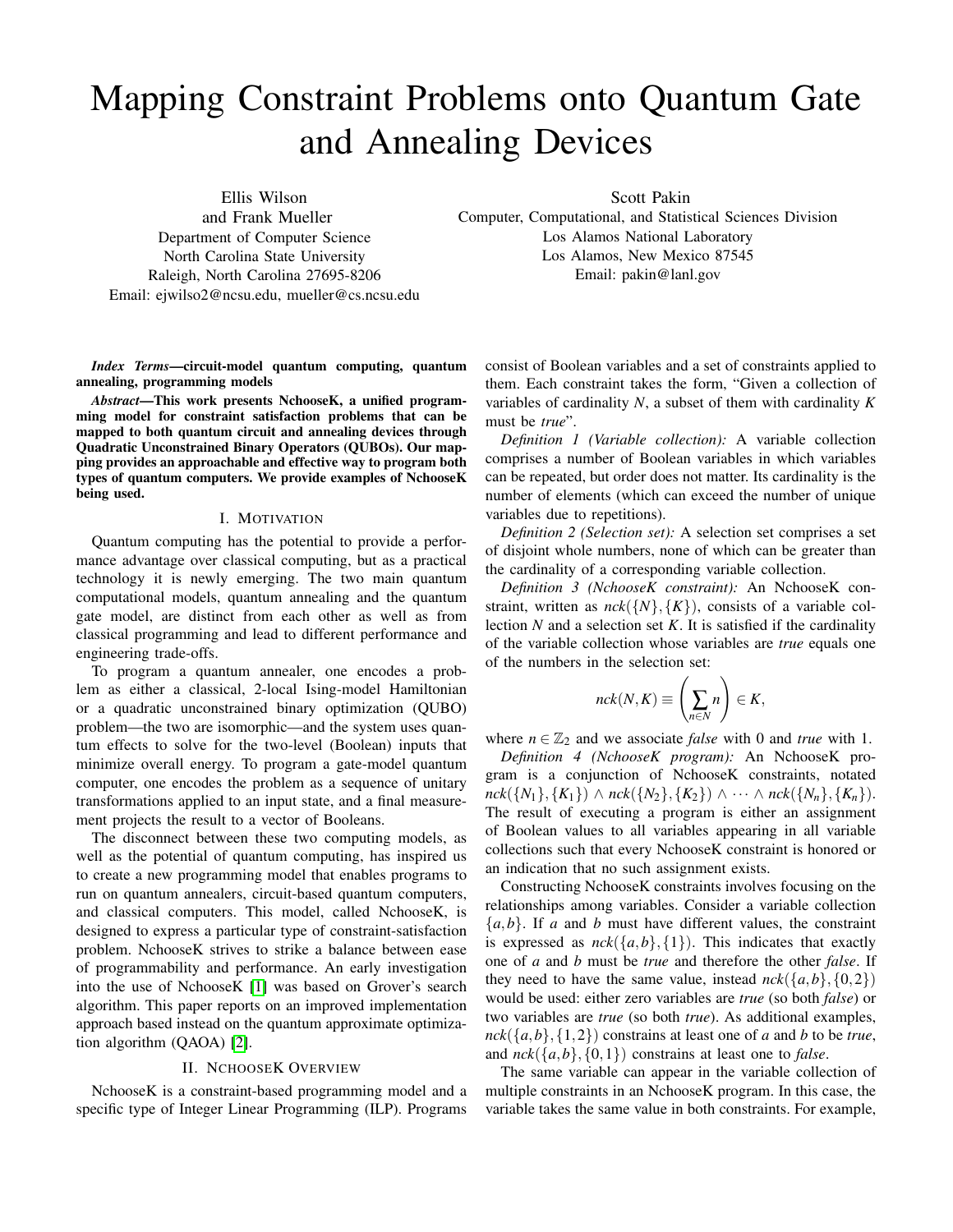$nck({a,b}, {1}) \wedge nck({b,c}, {1})$  is satisfied when both *a* and *c* are *true* while *b* is *false* or when both *a* and *c* are *false* and *b* is *true* but no other combinations.

## III. CASE STUDIES

<span id="page-1-2"></span>To clarify how one could express a computational problem as an NchooseK program we consider two case studies. Section [III-A](#page-1-0) discusses the exact-cover problem, and Section [III-B](#page-1-1) discusses the map-coloring problem. Each of these presents a concrete example of a problem and discusses the steps needed to formulate this example in terms of NchooseK constraints.

#### <span id="page-1-0"></span>*A. Exact Cover*

As an example on how to form a problem with NchooseK, consider the exact cover problem: Given a set  $E =$  ${e_1, e_2,..., e_n}$  of *n* elements and a set  $S = {s_1, s_2,..., s_m}$ , of *m* subsets of *E*, i.e., $s_i \subseteq E$ , the goal is to find some subset of *S* that includes every element of *E* exactly once—or report that no such cover exists. We call a subset of *S* that includes every element of *E* a "cover". The "exactly once" condition makes this subset an exact cover. Consider the following problem:

$$
E = \{a, b, c, d, e, f, g\}
$$
  
\n
$$
S = \{s_1, s_2, s_3, s_4, s_5, s_6\}
$$
  
\n
$$
s_1 = \{b, c, e, f\}
$$
  
\n
$$
s_2 = \{a, d, e\}
$$
  
\n
$$
s_3 = \{a, d, e, g\}
$$
  
\n
$$
s_4 = \{a, g, f\}
$$
  
\n
$$
s_5 = \{c, f\}
$$
  
\n
$$
s_6 = \{b, g\}
$$

In this case, one solution is the subset  $\{s_2, s_5, s_6\}$  of *S* because this subset contains each of  $a, b, c, d, e, f$ , and  $g$ exactly once, making it an exact cover. An example of a nonsolution is the subset  $\{s_1, s_3\}$ , which covers *E*—it includes all seven elements of *E*—but is not an exact cover because element *e* occurs twice. The subset  $\{s_1, s_2\}$  is also not a solution because it is missing element *g*, implying that  $\{s_1, s_2\}$ does not cover *E*.

Given that a solution to the exact-cover problem indicates which subsets are in the cover, we include one variable in the corresponding NchooseK problem per element of set *S*. Specifically, an NchooseK variable  $v_i$  is *true* if and only if its associated subset *s<sup>i</sup>* belongs to the cover. The requirements of a valid solution are that (1) each element of *E* must be included in the cover and (2) no element of *E* may be in the cover more than once. Because element *e* of *E* must be included exactly once, we must constrain exactly one of the variables associated with a subset containing *e* to *true*. That is, we will include one NchooseK constraint per element of *E*. These variables and constraints are all that are needed to express the exact cover.

In our example problem, the NchooseK constraint for the element *a* is

$$
nck({v_2,v_3,v_4},\{1\})
$$

because subsets  $s_2$ ,  $s_3$ , and  $s_4$  are the ones that contain element *a*, and exactly one of them needs to be in the cover. The complete NchooseK program is

| $nck({v_2,v_3,v_4},{1}) \wedge$   | $\triangleright a$   |
|-----------------------------------|----------------------|
| $nck({v_1,v_6},\{1\}) \wedge$     | $\triangleright$ $b$ |
| $nck({v_1,v_5},\{1\}) \wedge$     | $\triangleright c$   |
| $nck({v_2,v_3},\{1\})$ $\wedge$   | $\triangleright d$   |
| $nck({v_1,v_2,v_3},\{1\}) \wedge$ | $\triangleright$ e   |
| $nck({v_1,v_4,v_5},\{1\}) \wedge$ | $\triangleright$ f   |
| $nck({v_3,v_4,v_6},\{1\})$        | $\triangleright$ g   |

These constraints and variables are illustrated graphically in Figure [1.](#page-2-0)

## <span id="page-1-1"></span>*B. Map Coloring*

Another example of solving a problem with NchooseK is the map coloring problem. Given a map of territories, some of which share borders, the map should be colored such that no two territories with a common border have the same color.

An NchooseK solution of the map-coloring problem constrains which territories are colored with which color. This is not a binary choice, unlike the exact cover in which the only question is whether a subset is part of the cover or not. When the solution covers multiple dimensions—in this case, *n* and *m*, where *n* is the number of territories and *m* is the number of colors—the NchooseK variables have to defined to reflect those dimensions. For the map-coloring problem, this means there are  $n \cdot m$  variables, one variable per territory per color. Consider the simple case of two territories, *P* and *Q*, and four colors, red, orange, green, and blue. (It can be shown that any two dimensional map can be colored with only four colors [\[3\]](#page-7-2), [\[4\]](#page-7-3), which is why we use four colors in this example.) In this case, eight variables are needed: *Pred*, *Porange*, *Pgreen*, *Pblue*, *Qred*, *Qorange*, *Qgreen*, and *Qblue*.

Ultimately, each territory can be assigned only a single color. Hence, a constraint is needed for each territory, indicating that only one color can be *true* (assigned). For territory *P* in our example, this NchooseK constraint is expressed as  $nck({P_{red}, P_{orange}, P_{blue}, P_{green}}, {1}).$  An analogous constraint is specified for territory *Q*.

Requiring that no bordering territories share a color requires additional constraints, namely one constraint per border per color, indicating both cannot be *true* (i.e., cannot be colored identically). For the border between territory *P* and *Q*, this NchooseK constraint is expressed as

$$
nck({P_{red}, Q_{red}}, {0,1}) \wedge nck({P_{orange}, Q_{orange}}, {0,1})
$$
  
 
$$
\wedge nck({P_{blue}, Q_{blue}}, {0,1}) \wedge nck({P_{green}, Q_{green}}, {0,1}).
$$

The selection sets in the above must include both 0 and 1 because neither territory may be a given color. For example,  $nck({P_{red}, Q_{red}}, \{0,1\})$  allows for either *P* or *Q* to be red or for neither *P* nor *Q* to be red. The only case that is prohibited is both *P* and *Q* being red.

This example is illustrated in Figure [2.](#page-2-1) A map with more regions would follow the same pattern but with a corresponding increase in the number of constraints.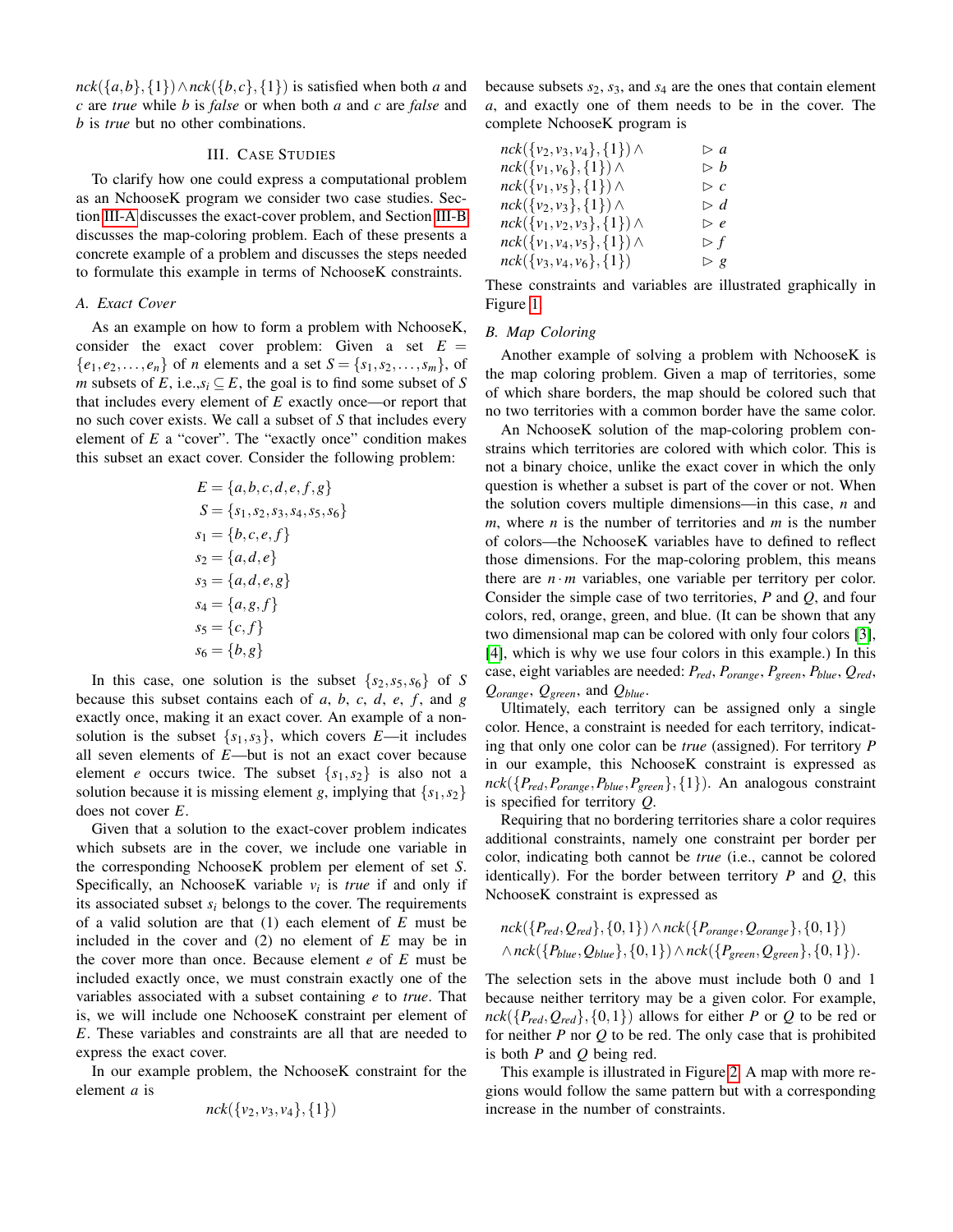<span id="page-2-0"></span>

Fig. 1: A visualization of the exact cover example problem represented in NchooseK. Each circle corresponds to one of the variables in the NchooseK problem or subset in the original problem. The colors are for convenience only, to help distinguish the arrows. The boxes represent NchooseK constraints. Within each box, the small squares represent the variable collection containing the variables pointing to them—and the text indicates the selection set. In this case the selection set is  $\{1\}$  for each constraint. Parenthesized letters underneath each box indicate the element of set *E* in the original problem.

<span id="page-2-1"></span>

Fig. 2: A visualization of the map coloring example problem represented in NchooseK. Each circle corresponds to one of the variables in the NchooseK problem or combination of territory and color in the original problem. The boxes represent NchooseK constraints. Within each box, the small squares represent the variable collection—containing the variables pointing to them—and the text indicates the selection set.

# IV. IMPLEMENTATION

The NchooseK model is intended to be portable to both gate-model quantum computers and quantum annealers as well as to admit a classical solution. Our current implementation uses a quadratic unconstrained binary optimization (QUBO) formulation as the intermediate representation of an NchooseK program. We first discuss the translation to QUBOs and then describe how these QUBOs are executed on quantum computers.

A QUBO problem can be expressed as the argument minimum of a quadratic pseudo-Boolean function. That is, given

<span id="page-2-3"></span>
$$
f(x) = \sum_{i=0}^{n-1} \sum_{j=i}^{n-1} a_{i,j} x_i x_j
$$
 (1)

with variables  $x_i \in \mathbb{Z}_2$  and constants  $a_{i,j} \in \mathbb{R}$ , we seek the **x** values that minimize  $f(\mathbf{x})$ :

<span id="page-2-2"></span>
$$
\underset{\mathbf{x}}{\arg\min} f(\mathbf{x}) \quad . \tag{2}
$$

The first step in our NchooseK implementation is to translate an NchooseK problem to QUBO form such that the values returned by Equation [2](#page-2-2) satisfy all of the NchooseK constraints.

Consider the NchooseK program from Section [II](#page-0-0) of  $nck({a,b}, {1}) \wedge nck({b,c}, {1})$ . We translate the constraint  $nck({x_0, x_1}, {1})$  to

<span id="page-2-4"></span>
$$
f(x_0, x_1) = 2x_0x_1 - x_0 - x_1 , \quad x_0, x_1 \in \mathbb{Z}_2 \tag{3}
$$

because this  $f$  is minimized when exactly one of  $x_0$  and  $x_1$ has a value of 1. QUBO problems are additive; the solution to a sum of QUBOs is the intersection of the solutions to its constituent QUBOs as long as this intersection is nonempty. Hence,  $f(a,b) + f(b,c) = (2ab - a - b) + (2bc - b - c)$ is minimized over the same values of  $a$ ,  $b$ , and  $c$  that satisfy *nck*({*a*,*b*}, {1})∧*nck*({*b*,*c*}, {1}).

We have implemented the NchooseK model in a domainspecific language (DSL) embedded in Python. Figure [3](#page-3-0) shows how one could express  $nck({a,b}, {1}) \wedge nck({b,c}, {1})$  in this DSL.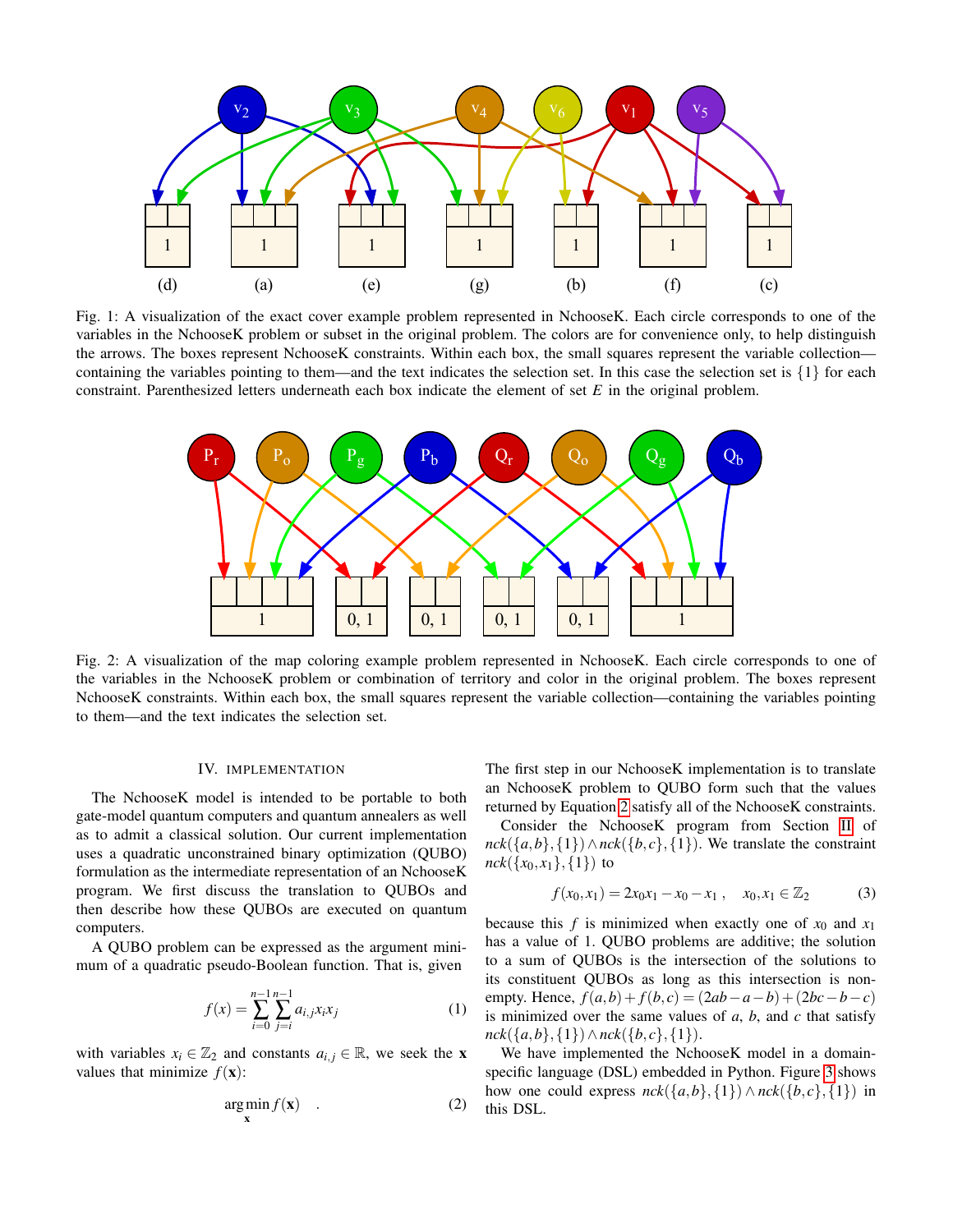<span id="page-3-0"></span>

| import nchoosek<br>from nchoosek.solve import ocean |  |  |  |  |
|-----------------------------------------------------|--|--|--|--|
| $env =$ nchoosek.Environment()                      |  |  |  |  |
| $a = env.\text{register\_port('a')}$                |  |  |  |  |
| $b = env.\text{register\_port('b')}$                |  |  |  |  |
| $c = env.\text{register\_port('c')}$                |  |  |  |  |
| env.nck([a, b], $\{1\}$ )                           |  |  |  |  |
| env.nck([b, c], $\{1\}$ )                           |  |  |  |  |
| print(ocean.solve(env))                             |  |  |  |  |

Fig. 3: The NchooseK program  $nck({a,b}, {1}) \wedge$  $nck({b,c}, {1})$  expressed as an embedded domainspecific language in Python. The code creates an execution environment, registers variables with that environment, establishes a pair of NchooseK constraints, and solves for the variables using the Ocean library [\[5\]](#page-7-4). Typical output is  ${^{\prime}a'}$ : False,  $'b'$ : True,  $'c'$ : False $}.$ 

Our DSL compiler first converts each NchooseK constraint to a quadratic pseudo-Boolean function of the form shown in Equation [1.](#page-2-3) It does so by expressing each constraint in terms of a Boolean satisfiability problem and uses the Z3 satisfiability modulo theories (SMT) solver [\[6\]](#page-7-5) to find coefficients for the corresponding quadratic pseudo-Boolean function, such as the one shown in Equation [3,](#page-2-4) for example. It then sums all of the functions for all of the constraints into a single function to be solved as a QUBO problem.

The compiler can use either a classical or a quantum computer to solve for the variables that minimize the QUBO. The classical solution relies once again on the Z3 SMT solver. The solution on a quantum annealer, whose native input form is essentially a QUBO, uses D-Wave's Ocean library [\[5\]](#page-7-4). The solution on a gate-model quantum computer uses the QAOA [\[2\]](#page-7-1) implementation from IBM's Qiskit library [\[7\]](#page-7-6) to search for suitable variable assignments. QAOA is a hybrid quantum-classical method that (approximately) solves optimization problems. It utilizes a classical optimizer to determine some of its parameters over tens of jobs on a quantum computer. We use Qiskit's default COBYLA [\[8\]](#page-7-7) optimizer, but any other optimizer supported by Qiskit could have been used instead.

The approach outlined here is different from that employed by Khetawat et al. [\[1\]](#page-7-0), which scaled poorly, was not fully automated, and did not have a way to create circuits that combined multiple NchooseK constraints. The trade off relative to our approach is that QAOA requires running multiple circuits, while Khetawat creates a single, complicated circuit solved with a Grover search [\[9\]](#page-7-8).

#### V. NCHOOSEK VS. QUBO

NchooseK, as we have implemented it, converts a problem to a QUBO before running it on the various architectures. Quantum annealers, at the lowest level, minimize the energy of a classical, 2-local, Ising-model Hamiltonian function, which

is almost identical to solving a QUBO problem. (The former uses variables  $x \in \{-1, +1\}$  while the latter uses variables  $x \in \{0,1\}$ .) Hence, in order to run on a quantum annealer, the conversion to QUBO/Ising would need to be done at some point. For quantum devices following the gate model, extensive prior work has been conducted to convert optimization problems, of which NchooseK is an example, to quantum circuits. Because our implementation already needs to convert an NchooseK program to a QUBO to run it on a quantum annealer, we decided to use this same approach for the gate model as well. The Qiskit library even provides a "quadratic program" interface, which can solve QUBO problems in a number of different ways.

The fact that we convert an NchooseK program to a QUBO before running it on either type of machine raises the following question: *Why not skip NchooseK and create QUBOs directly from the problem?* Our answer is twofold. First, it is often easier to set up a problem with NchooseK than to determine QUBO coefficients directly. Second, it is easier to read and comprehend the semantics of a program written with NchooseK than it is to interpret a QUBO. To illustrate the difference between programming in NchooseK versus programming directly to QUBOs, we compare several NchooseK problems to their equivalent QUBOs in the following discussion.

## *A. XOR*

<span id="page-3-1"></span>XOR is a common binary operation. How can  $A \oplus B = C$ be represented in both NchooseK and QUBO notation? To start investigating simple problems like this, it is often useful to create a truth table. The truth table for  $A \oplus B = C$  is as shown in Table [I.](#page-3-1) A quick inspection of this table uncovers

| A        | B        | С |
|----------|----------|---|
| 0        | 0        | 0 |
| 1        | $\theta$ | 1 |
| $\theta$ | 1        | 1 |
| 1        | 1        | 0 |
|          |          |   |

TABLE I: The truth table for  $A \oplus B = C$  (XOR). As in the rest of this paper, 0 corresponds to *false*, and 1 corresponds to *true*.

an easy conversion to NchooseK. Each row contains either zero or two *true* values, and each combination of three values *not* appearing as a row in Table [I](#page-3-1) contains either one or three *true* values. The NchooseK constraint that represents this XOR problem is therefore  $nck({A, B, C}, {0, 2})$ .

The QUBO creation is trickier. Recall that a QUBO with *n* binary terms takes the form shown in Equation [2.](#page-2-2) When creating a QUBO, the challenge is posed by deciding the values to assign to each  $a_{i,j}$  in Equation [1.](#page-2-3) Because  $0^2 = 0$  and  $1^2 = 1$ , we can simplify  $a_{i,i}x_i^2$  to  $a_ix_i$ . The XOR truth table tells us that we need to select factors such that all four states have the same, lowest energy. This results in the following system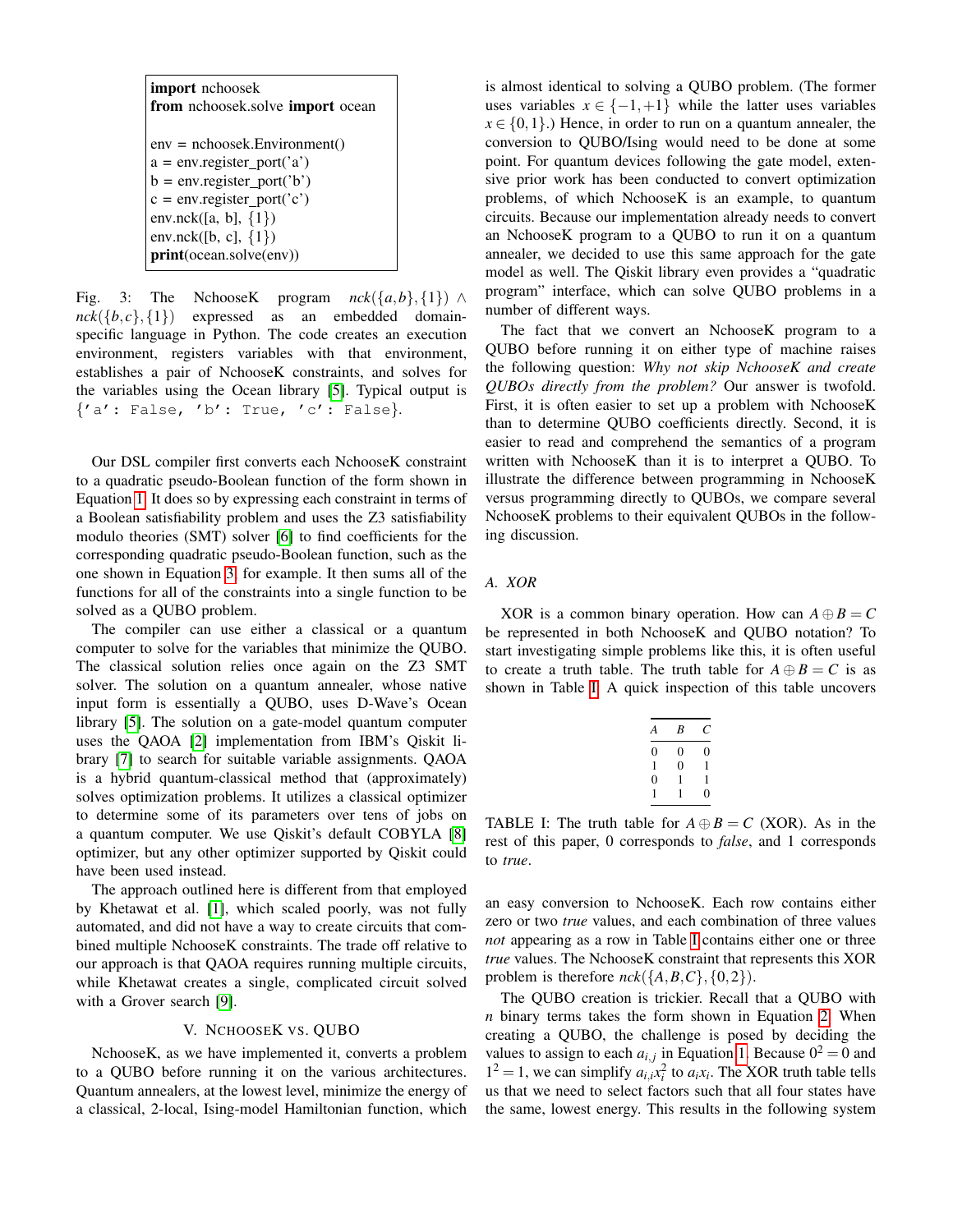of equations as each constraint must have the same (minimal) value:

|  | $A$ $B$ $C$ $A \cdot B$ $A \cdot C$ $B \cdot C$                                                                           |  |
|--|---------------------------------------------------------------------------------------------------------------------------|--|
|  | $a_A \cdot 0 + a_B \cdot 0 + a_C \cdot 0 + a_{A,B} \cdot 0 \cdot 0 + a_{A,C} \cdot 0 \cdot 0 + a_{B,C} \cdot 0 \cdot 0 =$ |  |
|  | $a_A \cdot 1 + a_B \cdot 0 + a_C \cdot 1 + a_{A,B} \cdot 1 \cdot 0 + a_{A,C} \cdot 1 \cdot 1 + a_{B,C} \cdot 0 \cdot 1 =$ |  |
|  | $a_A \cdot 0 + a_B \cdot 1 + a_C \cdot 1 + a_{A,B} \cdot 0 \cdot 1 + a_{A,C} \cdot 0 \cdot 1 + a_{B,C} \cdot 1 \cdot 1 =$ |  |
|  | $a_A \cdot 1 + a_B \cdot 1 + a_C \cdot 0 + a_{A,B} \cdot 1 \cdot 1 + a_{A,C} \cdot 1 \cdot 0 + a_{B,C} \cdot 1 \cdot 0$ . |  |

To match Table [I,](#page-3-1) the preceding equations use *A*, *B*, and *C* as coefficient indices instead of 0, 1, and 2 as in Equation [1.](#page-2-3)

By multiplying and removing each zero term, these equalities are simplified to

$$
0 = a_A + a_C + a_{A,C} = a_B + a_C + a_{B,C} = a_A + a_B + a_{A,B}.
$$

which also implies  $a_{i,j} = -a_i - a_j$ .

Because the rows of Table [I](#page-3-1) must not only be equal to each other when used as xs in Equation [1'](#page-2-3)s  $f(x)$  but must also be less than *f* applied to any other row, we must additionally consider a system of inequalities for all rows not appearing in the table:

*A B C A*·*B A*·*C B*·*C*  $a_A \cdot 0 + a_B \cdot 0 + a_C \cdot 1 + a_{A,B} \cdot 0 \cdot 0 + a_{A,C} \cdot 0 \cdot 1 + a_{B,C} \cdot 0 \cdot 1 > 0$  $a_A \cdot 0 + a_B \cdot 1 + a_C \cdot 0 + a_{A,B} \cdot 0 \cdot 1 + a_{A,C} \cdot 0 \cdot 0 + a_{B,C} \cdot 1 \cdot 0 > 0$  $a_A \cdot 1 + a_B \cdot 0 + a_C \cdot 0 + a_{A,B} \cdot 1 \cdot 0 + a_{A,C} \cdot 1 \cdot 0 + a_{B,C} \cdot 0 \cdot 0 > 0$  $a_A \cdot 1 + a_B \cdot 1 + a_C \cdot 1 + a_{A,B} \cdot 1 \cdot 1 + a_{A,C} \cdot 1 \cdot 1 + a_{B,C} \cdot 1 \cdot 1 > 0.$ 

From the first three inequalities we conclude that

$$
a_C > 0
$$
  
\n
$$
a_B > 0
$$
  
\n
$$
a_A > 0
$$

Combining the fourth inequality with the observation made above that  $a_{i,j} = -a_i - a_j$  results in the inequality

$$
a_A + a_B + a_C + (-a_A - a_B) + (-a_A - a_C) + (-a_B - a_C) > 0
$$

and therefore that

$$
a_A + a_B + a_C < 0 \quad .
$$

But this results in a contradiction: We saw above that  $a_A$ ,  $a_B$ , and *a<sup>C</sup>* must each be greater than zero, but we now see that their sum must be less than zero. This proves that a quadratic pseudo-Boolean function for XOR cannot be constructed with three variables.

To construct a pseudo-Boolean function for XOR we introduce an ancillary variable, *D*, whose purpose is to increase the degrees of freedom when solving for the Equation [1](#page-2-3) coefficients but whose value is ultimately ignored. Essentially, we extend Table [I](#page-3-1) with an additional column to produce Table [II.](#page-4-0) It is difficult in the general case to determine values with which to populate the ancillary columns—more than one may be required for a given truth table—in order to make the system of equalities and the system of inequalities

<span id="page-4-1"></span>

| А | B              | C            | D              |
|---|----------------|--------------|----------------|
| 0 | 0              | 0            | 0              |
| 1 | $\overline{0}$ | $\mathbf{1}$ | $\overline{0}$ |
| 0 | $\mathbf{1}$   | 1            | $\overline{0}$ |
|   | 1              | $\theta$     |                |

<span id="page-4-0"></span>TABLE II: The truth table for  $A \oplus B = C$  (XOR) with ancillary variable *D*. The addition of column *D* makes it possible to express this truth table as a quadratic pseudo-Boolean function.

solvable [\[10\]](#page-7-9), [\[11\]](#page-7-10). The specific values used in Table [II](#page-4-0) lead to the quadratic pseudo-Boolean function

$$
f(A, B, C, D) = A + B + C + 4D + 2AB - 2AC - 4AD - 2BC - 4BD + 4CD ,
$$
 (4)

which is minimized on any row of Table [II.](#page-4-0) As a QUBO, we search for the *A*, *B*, *C*, and *D* that minimize the function but disregard the value of *D* that is found.

This example illustrates why finding a QUBO for even a simple problem can be quite difficult, much more so than constructing an NchooseK constraint. It also shows how difficult it can be to determine the function of a QUBO relative to the function of an NchooseK constraint: it is non-obvious that Equation [4](#page-4-1) corresponds to an XOR or that one of its variables is not part of the solution being sought.

#### *B. Exact Cover and Map Coloring*

Let us next consider the exact-cover and map-coloring problems, which we investigated previously (Section [III\)](#page-1-2), from the perspective of a QUBO. Both of these problems are relatively simple to solve using QUBOs. The exact cover problem can be divided into parts based on the elements of *E*. Because only one subset in the cover is allowed to contain any given elements, we can set up a QUBO for each element  $e \in E$  of the form

$$
\left(\left(\sum_i v_i\right)-1\right)^2\quad,
$$

where  $v_i = 1$  if and only if subset  $s_i$  is part of the cover. This ensures that exactly one of the  $s_i$  will be included in the cover. (An expression  $(x-1)^2$  is minimized when  $x = 1$ .) Aggregating all of these per-element QUBOs results in a single QUBO that describes the problem. This is a straightforward problem setup but essentially required constructing an NchooseK problem—identifying that exactly one of the sets of *v<sup>i</sup>* must be *true*—before turning it into a series of QUBOs.

The map-coloring problem is also straightforward to express as a QUBO and has been well explored in the context of QUBO problems and quantum annealing [\[12\]](#page-7-11), [\[13\]](#page-7-12). The corresponding top-level QUBO is slightly more complicated than that for the exact-cover problem in that it comprises two different types of QUBOs. One type ensures that each territory has exactly one color, and the other ensures that two territories sharing a border have different colors. Let us denote a variable  $T_{i,j}$  for each territory *i* and color *j*.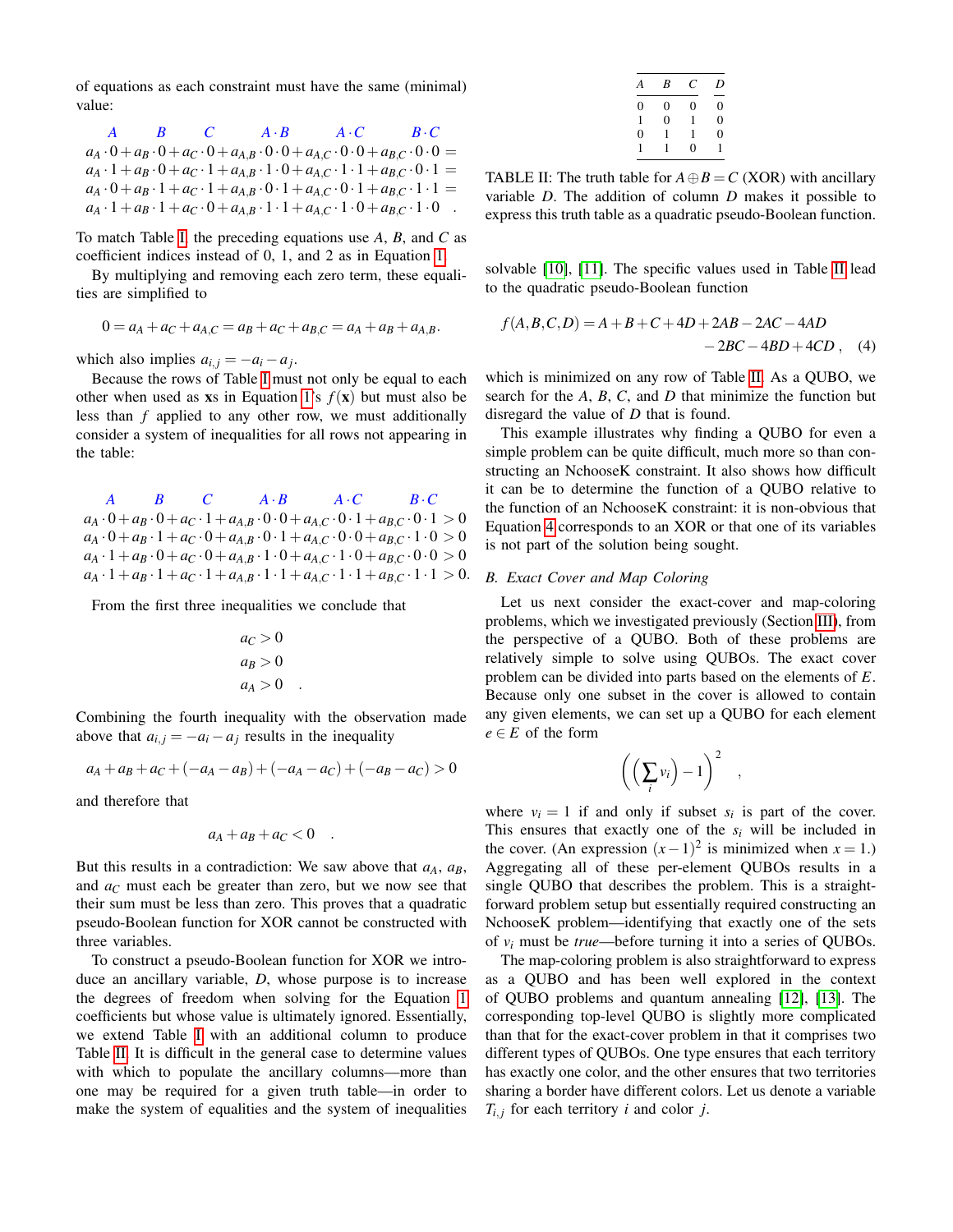The first type of QUBO resembles the expressions in the exact cover problem, where we ensure that each territory can have only one color. Aggregating these results gives

$$
\sum_i \left( \Big(\sum_j T_{i,j} \Big) - 1 \right)^2
$$

.

The second type of QUBO is the one involving borders. To ensure that the two adjacent territories do not share a color, we add a QUBO for each pair of territories *i* and *k* with a common border. This QUBO is simply  $T_{i,j}T_{k,j}$ , which has a nonzero value—and is therefore not minimized—if and only if both  $T_{i,j}$  and  $T_{k,j}$  are *true* (i.e., both have color *j*). Aggregating all QUBOs of both types results in a QUBO expression of the map-coloring problem.

Once again, to set up this problem as a QUBO we first construct the problem in such a way that it would have been trivial to create an NchooseK problem from it: one color per territory must be *true*; and for each color, zero or one of a pair of adjacent territories must have that color. We noted the two requirements and created a different type of QUBOs to handle each, just as we did with NchooseK constraints in Section [III-B.](#page-1-1)

These examples indicate that expressing a problem with NchooseK tends to be simpler than expressing the same problem as a QUBO. In fact, establishing NchooseK-like constraints is sometimes the first step in constructing a QUBO. An NchooseK problem also tends to be easier to interpret than the corresponding QUBO problem because the need for ancillary variables is hidden from the programmer and because NchooseK constraints directly express the number of variables that must be *true* rather than indirectly encoding such tallies in terms of sums of squared differences, sums of sums, and other formulations.

#### VI. RESULTS

We ran a variety of exact-cover and map-coloring problems on one of IBM's gate-based machines, ibmq guadalupe, and one of D-Wave's annealing machines, Advantage 1.1. We observed the correct final results each time we ran any of the problems. In the case of the IBM machine, running the problem includes running multiple circuits 1024 times each, calculating a single result. The D-Wave machine runs a single circuit multiple times, in this case 100. The result which occurs most often is returned, but the energy for each result is calculated. This can be inspected to find multiple correct solutions if such exist, or to check to ensure that the most common result also has the lowest energy. In the map-coloring problems, the D-Wave machine found multiple correct results while QAOA on the IBM machine terminates after a single result is found.

Some results on the gate-based machine are shown in Table [III.](#page-5-0) QAOA alternates submitting a job to the quantum computer and feeding the measured output to a classical optimizer, which prepares the next job to submit to the quantum computer. The process repeats until a convergence criterion is met. We found no significant trend in the relationship between

<span id="page-5-0"></span>

| Type  | Vars | Cons | Oubits | Jobs | Depth | <b>CNOTs</b> |
|-------|------|------|--------|------|-------|--------------|
| Exact | 6    |      | 6      | 31   | 70    | 61           |
| Exact | 6    | 8    | 6      | 28   | 52    | 48           |
| Exact | 8    | 8    | 8      | 33   | 130   | 171          |
| Exact | 10   | 10   | 14     | 30   | 122   | 256          |
| Map   | 8    | 6    | 8      | 31   | 90    | 112          |
| Map   | 12   | 16   | 15     | 36   | 130   | 281          |
| Map   | 16   | 20   | 16     | 33   | 168   | 403          |
| Map   | 16   | 24   | 16     | 31   | 173   | 388          |

TABLE III: Problem setups and results on IBM's ibmq guadalupe 16-qubit gate-model machine. The table indicates the problem type (exact cover/map coloring), the number of variables of interest, the number of NchooseK constraints, the number of qubits used for them, the number of jobs run as part of the QAOA, the depth of the circuits within the QAOA, and the number of CNOT gates per circuit. Each job comprised 1024 shots (quantum circuit executions).

the complexity of the problem and the number of individual jobs needed to be run on IBM's machine until convergence was reached, not even when the machine was using all 16 of its qubits.

The data plotted in Figure [4](#page-5-1) shows how the circuit depth of the circuits and the number of CNOT gates used both rise as the number of NchooseK variables increases. The circuit

<span id="page-5-1"></span>

IBMQ Gates Required with Number of Variables

Fig. 4: Graph of the circuit depth  $(+)$  and the number of CNOT gates  $(\times)$  as a function of the number of NchooseK variables in the program.

depth—the number of time steps needed for the circuit to complete—is an important metric because it indicates how long the qubits will need to remain active, which correlates with both execution time and susceptibility to errors. The CNOT count is important because (two-qubit) CNOT gates are an order of magnitude more susceptible to errors than singlequbit gates. For these results, we considered every job except the last in a QAOA iteration sequence. All jobs but the last one are run to find the circuit parameters (rotational angles) that minimize the corresponding QUBO, and they make up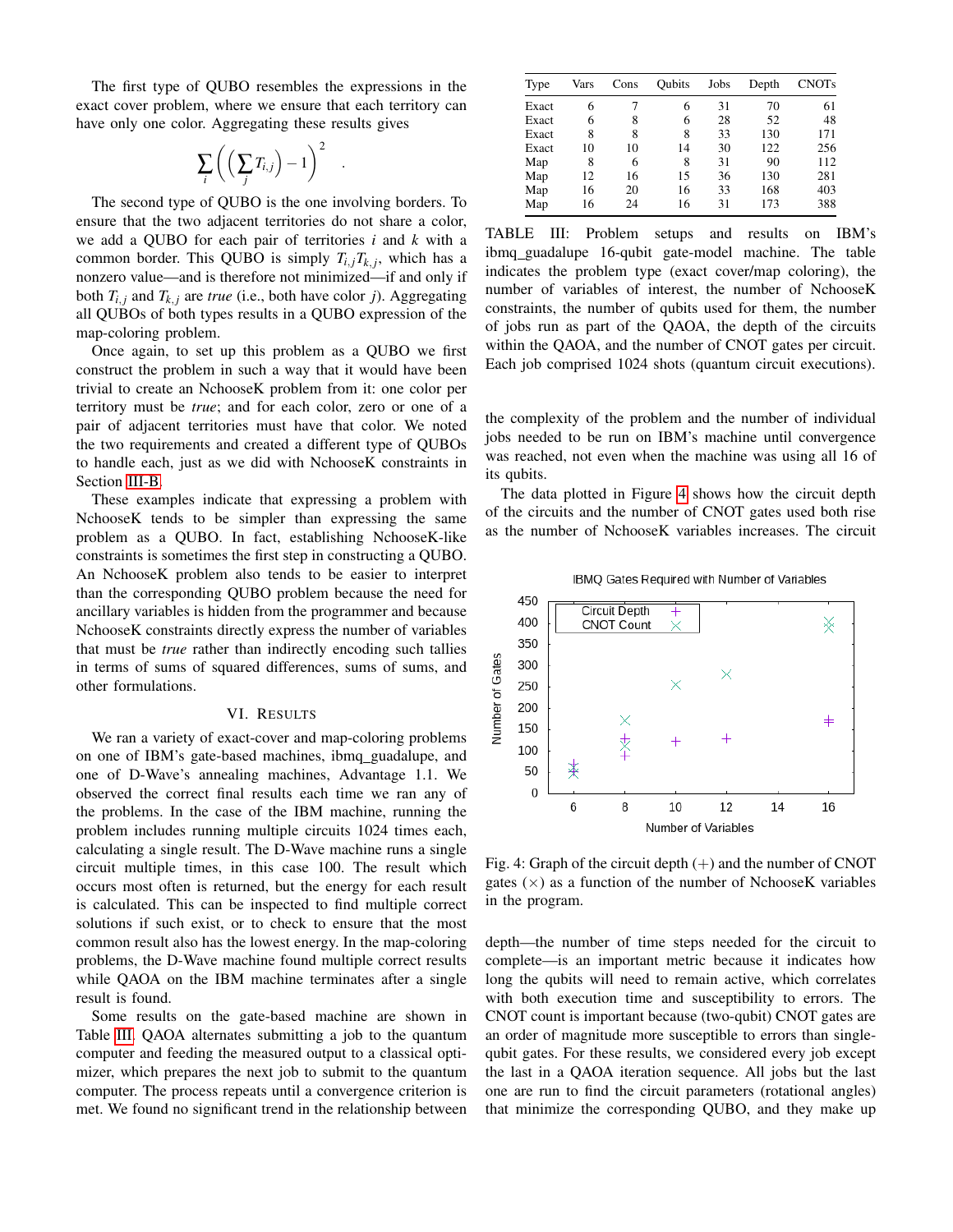the bulk of the work. The final job represents only a postprocessing step.

The increases in depth and CNOT count indicate an increase in complexity. Not only do qubits likely need to interact via CNOTs if they share any constraints, but they also likely need to be swapped in order to affect each other due to the hardware interconnect topology. These swaps are constructed from CNOT gates, also contributing to the increase in CNOT count. Any increase in gate count has the potential to increase the circuit depth; CNOTs are especially likely to do so, as gates which affect multiple qubits can force some qubits to wait for others to finish other operations before interacting.

<span id="page-6-0"></span>Results for the quantum annealer are shown in Table [IV.](#page-6-0) Both the IBM and D-Wave quantum computers provide only

| Type  | Vars | Cons | Correct $(\% )$ | Oubits |
|-------|------|------|-----------------|--------|
| Exact | 6    |      | 57              |        |
| Exact | 6    | 8    | 71              |        |
| Exact | 8    | 8    | 53              | 12     |
| Exact | 10   | 10   | 44              | 16     |
| Map   | 8    | 6    | 100             | 8      |
| Map   | 12   | 16   | 91              | 17     |
| Map   | 16   | 20   | 91              | 22     |
| Map   | 16   | 24   | 70              | 25     |

TABLE IV: Problem set-ups and results on a D-Wave Advantage quantum-annealing machine. The tables indicates the problem type (exact cover/map coloring), the number of variables of interest, the number of NchooseK constraints, the percentage of runs which returned the correct results, and the number of qubits used. Each problem was run 100 times. In all cases, the statistical mode corresponds to the correct result, even when the overall percentage of runs returning the correct result was relatively small.

sparse qubit connectivity. Entangling qubits that are nonadjacent in the hardware topology requires extra time on a gate-based quantum computer such as IBM's, which is achieved via a sequences of swap operations. However, it requires extra space on an annealing-based quantum computer such as D-Wave's, which comes in the form of "chaining" multiple physical qubits into a logical qubit to increase effective connectivity. This effect is visible in Table [IV](#page-6-0) as the required number of qubits increases not only with the number of NchooseK variables, as was the case with the gate-based system, but also with the number of constraints, as seen in particular in the final two rows of the table.

The map-coloring problems used in the final two rows of the table both involve four territories and four colors. In the first one, with 20 constraints, each territory shares a border with two others, and they could be arranged in a ring. The other is similar, but with one additional border added between two of the territories. This increased connectivity of the territories corresponds to increased connectivity needed within the annealer, leading in turn to more qubits being used to represent the problem.

Both the QAOA algorithm and quantum-annealing hardware typically run each problem many times to gain statistical validity. (Remember, quantum computation is fundamentally stochastic.) While Qiskit's QAOA implementation returns the single best solution, the Ocean library returns a histogram of solutions so that one may select a solution (or, if desired, multiple solutions) to consider. If the problem is correctly formulated, the minimal-energy solution should (within statistical error) be the correct one, but this may not be the most frequently occurring solution. When we inspect the success probability of running our eight problems (Figure [5\)](#page-6-1), an interesting trend appears. Taken individually, the accuracy of the different problems falls when the number of qubits used increases, but the first-order effect is the problem type. The best exact-cover problem observes a worse success probability—by a full percentage point—than the worst map-coloring problem, despite the fact that the exact-cover problems use significantly fewer qubits than the map-coloring ones. One possible explanation of this is that the exact cover problems had, in these examples, exactly one right answer. The map coloring problems, on the other hand, always have multiple solutions simply by virtue of color permutations, to say nothing of different correct arrangements of the colors.

<span id="page-6-1"></span>

Fig. 5: The trend in accuracy on D-Wave systems with respect to the number of qubits used. Overall, the exact-cover problems (+) observe a lower success probability than the map-coloring problems  $(x)$ .

## VII. FUTURE WORK

Work is currently being done to expand the capabilities of the NchooseK model to enable it to tackle a greater variety of optimization problems. On the evaluation side, we are also planning experiments to investigate the results of NchooseK problems more fully, notably measuring the time spent on both the quantum computation proper and the time spent in classical problem preparation and, for QAOA, optimization.

We are also interested in finding new ways to prepare NchooseK problems for gate-based machines. One approach is to prepare custom mixers for QAOA [\[14\]](#page-7-13), rather than using Qiskit's defaults.